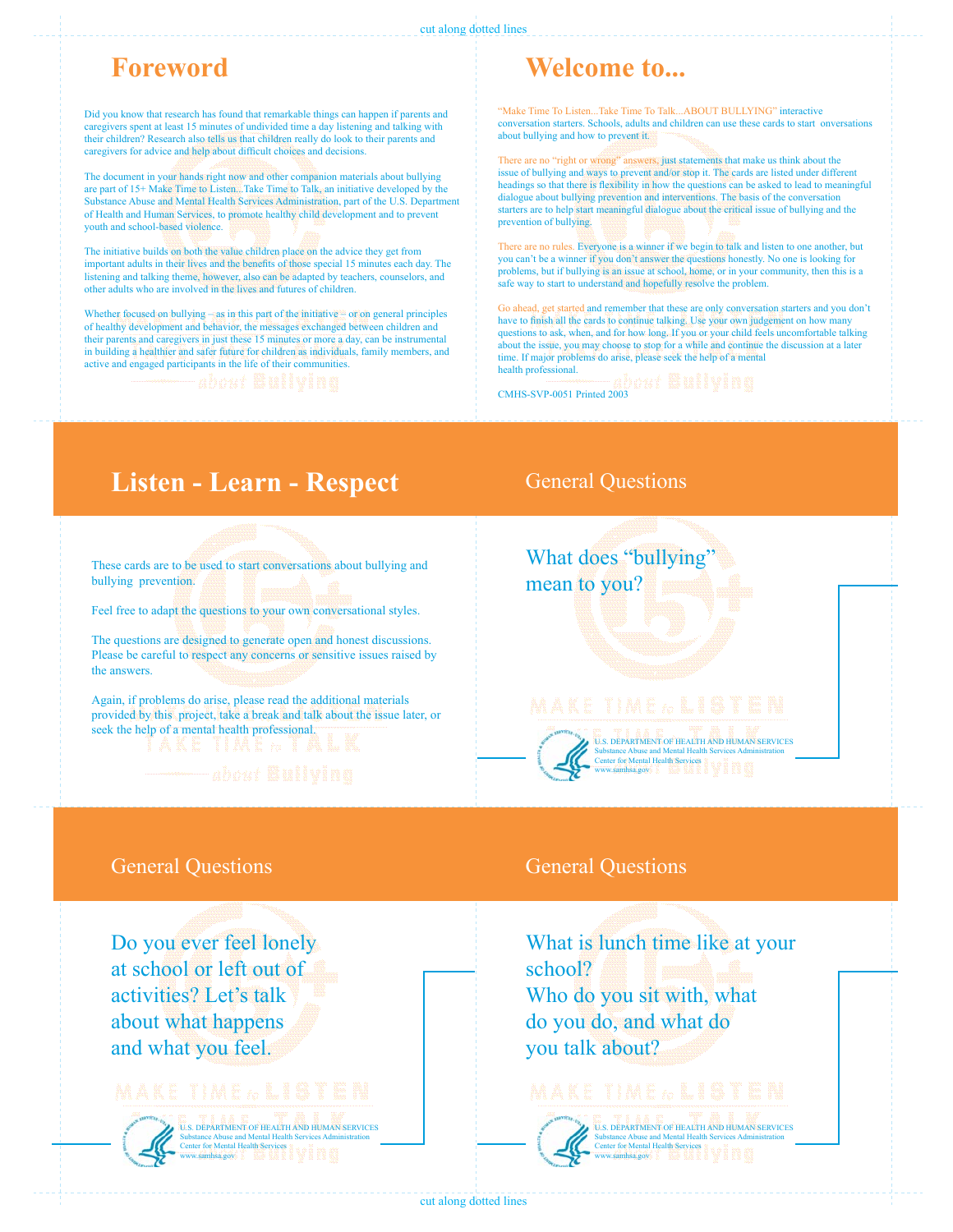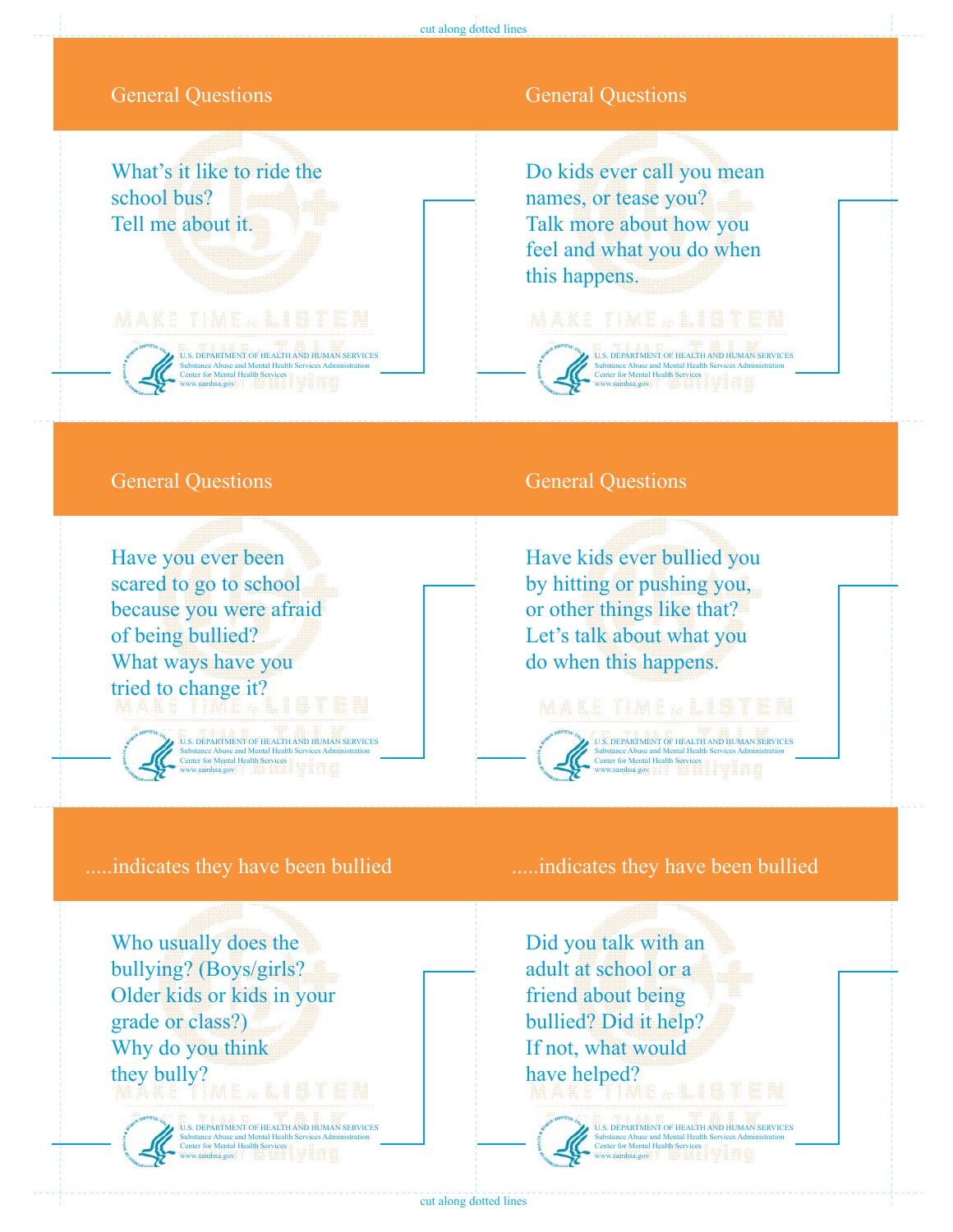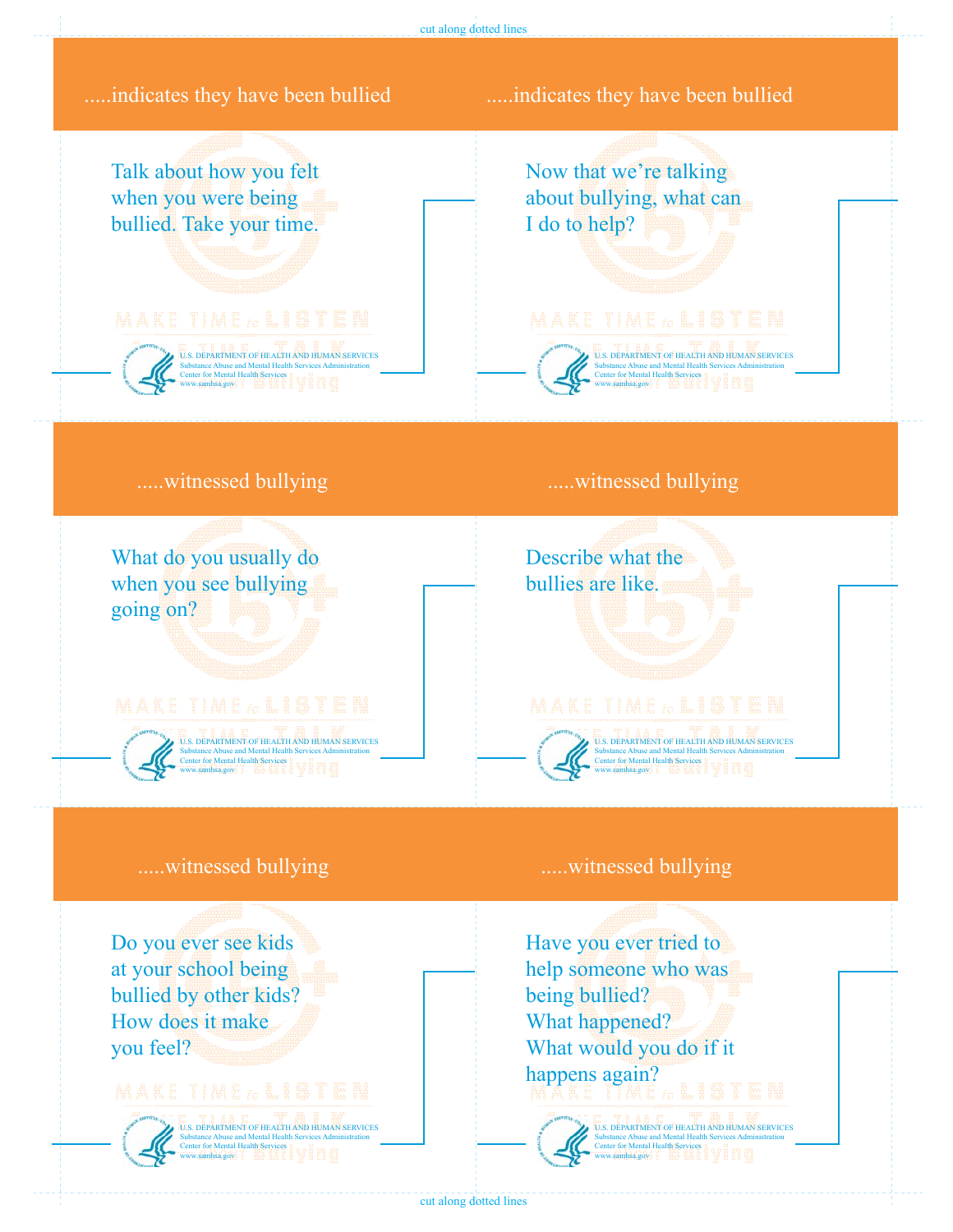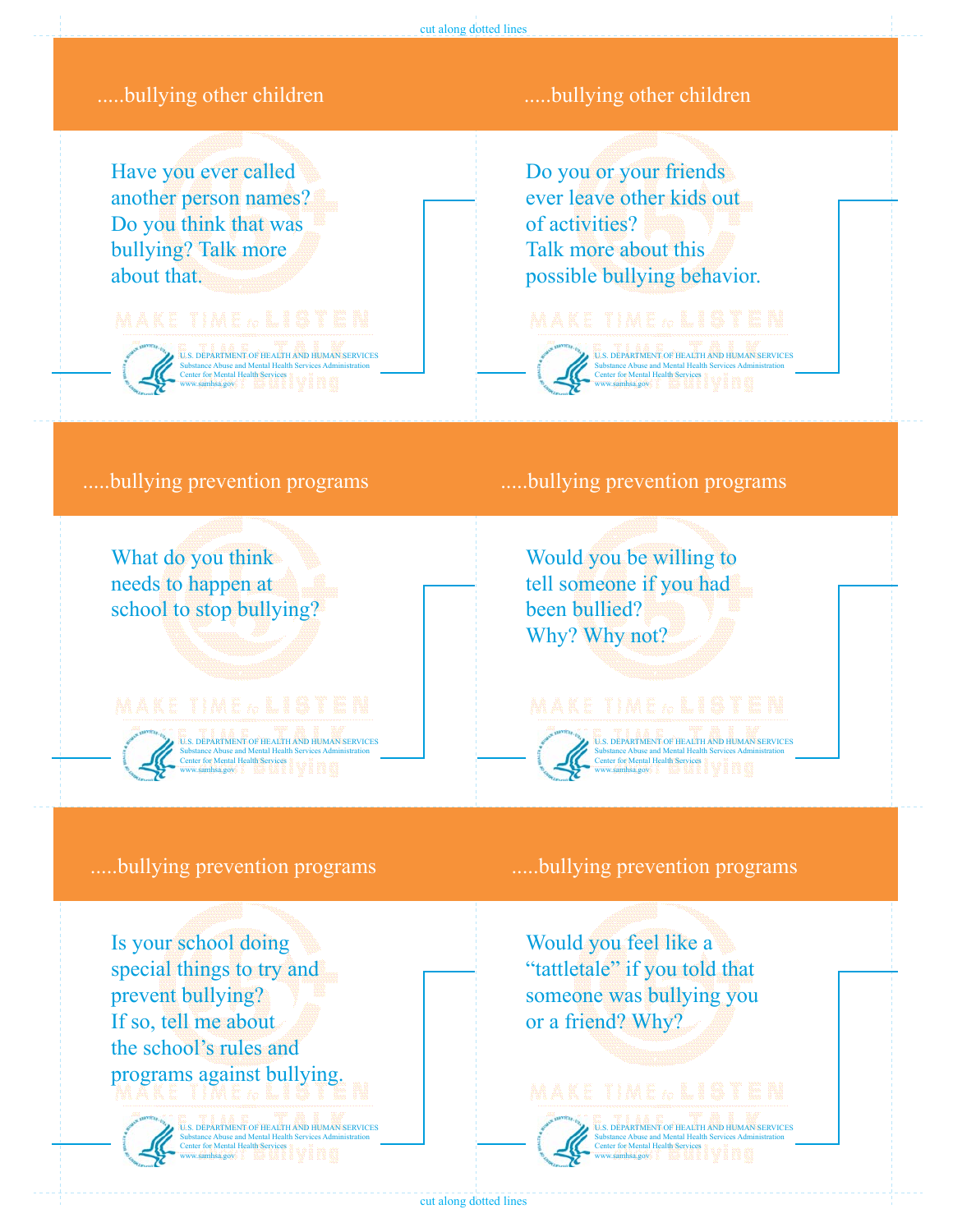

### .....bullying prevention programs

What are some good qualities about yourself? Let's talk about why it's so important to feel good about yourself. How would all this help to prevent bullying?

U.S. DEPARTMENT OF HEALTH AND HUMAN SERVICES Substance Abuse and Mental Health Services Administration Center for Mental Health Services www.samhsa.gov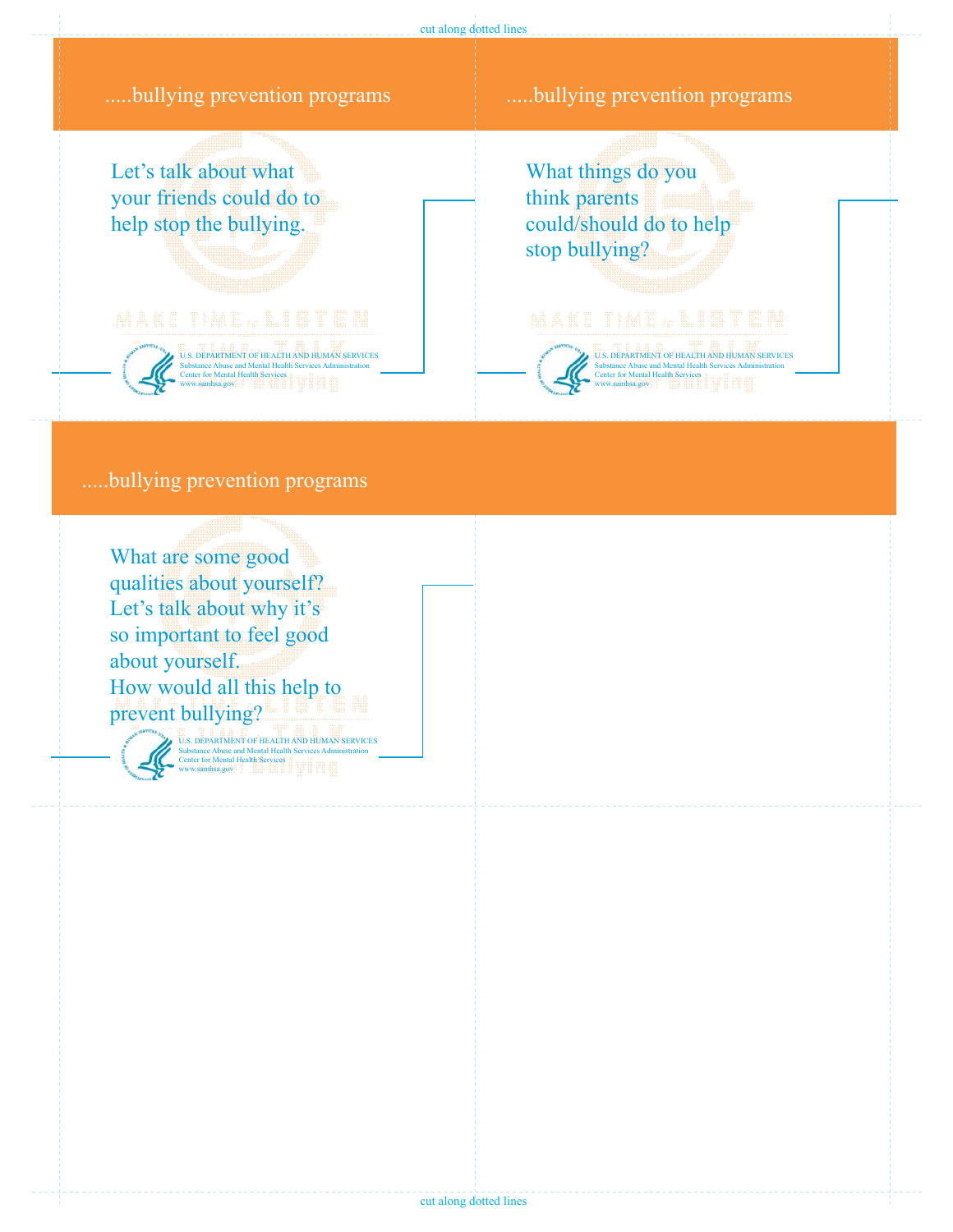

cut along dotted lines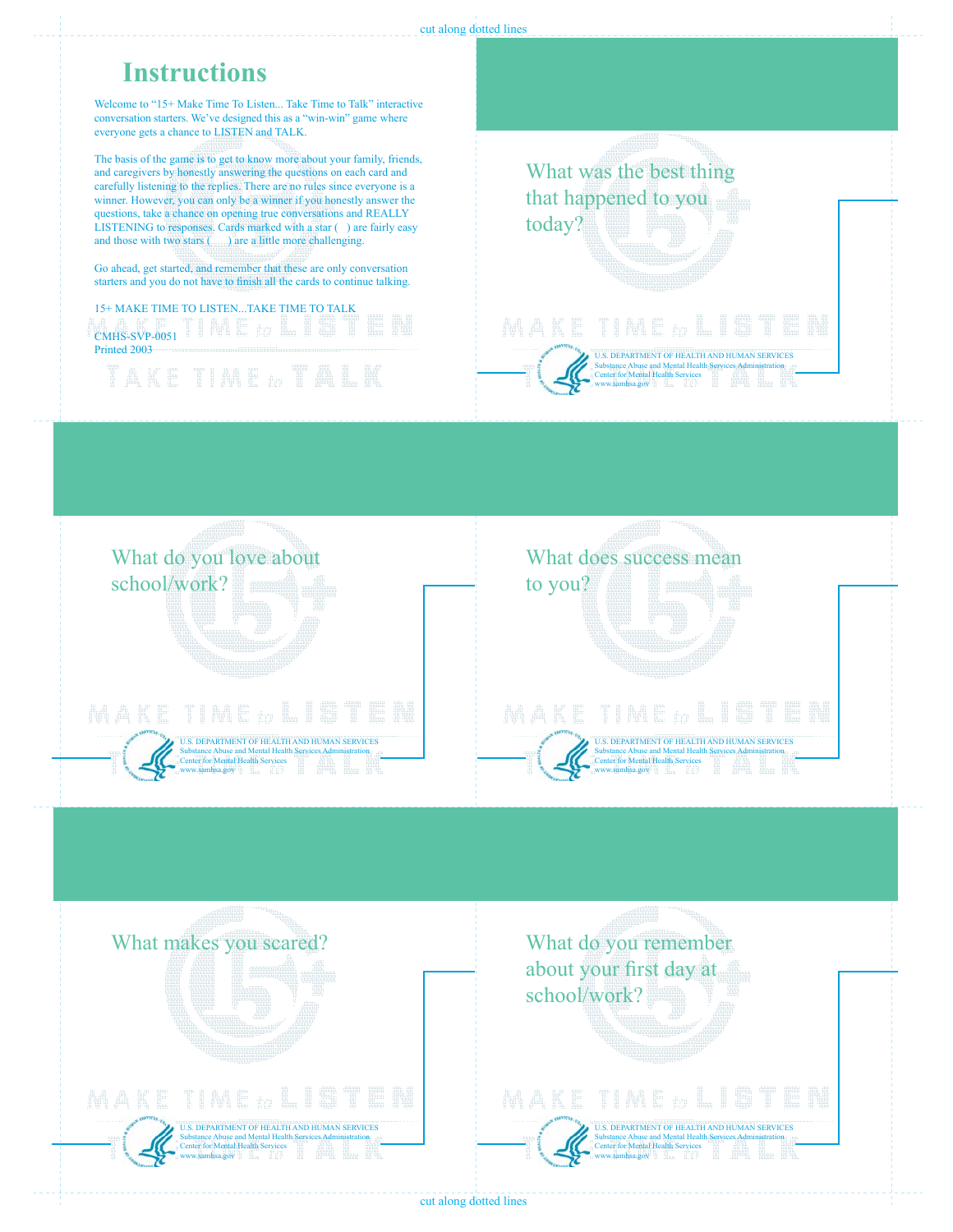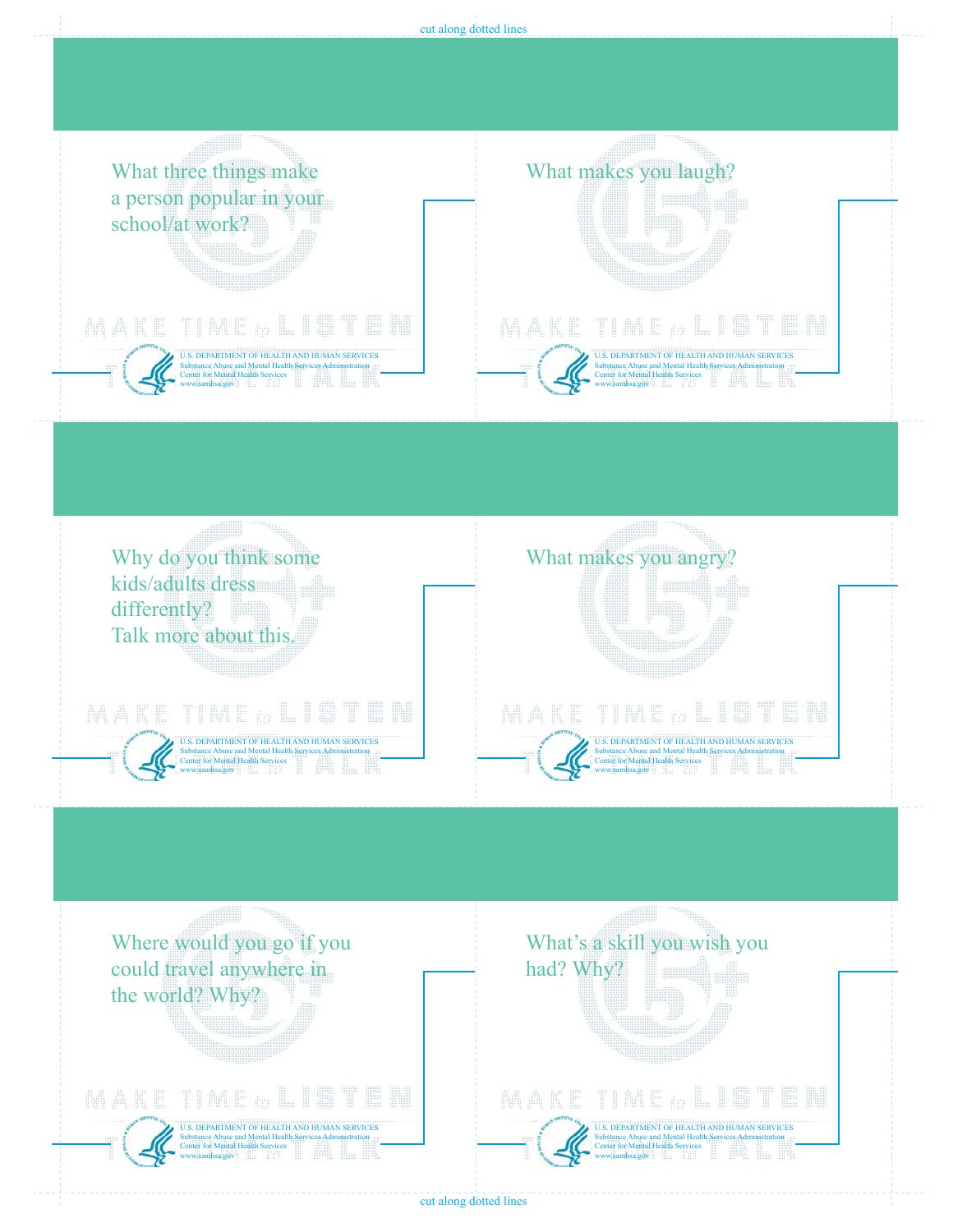

cut along dotted lines